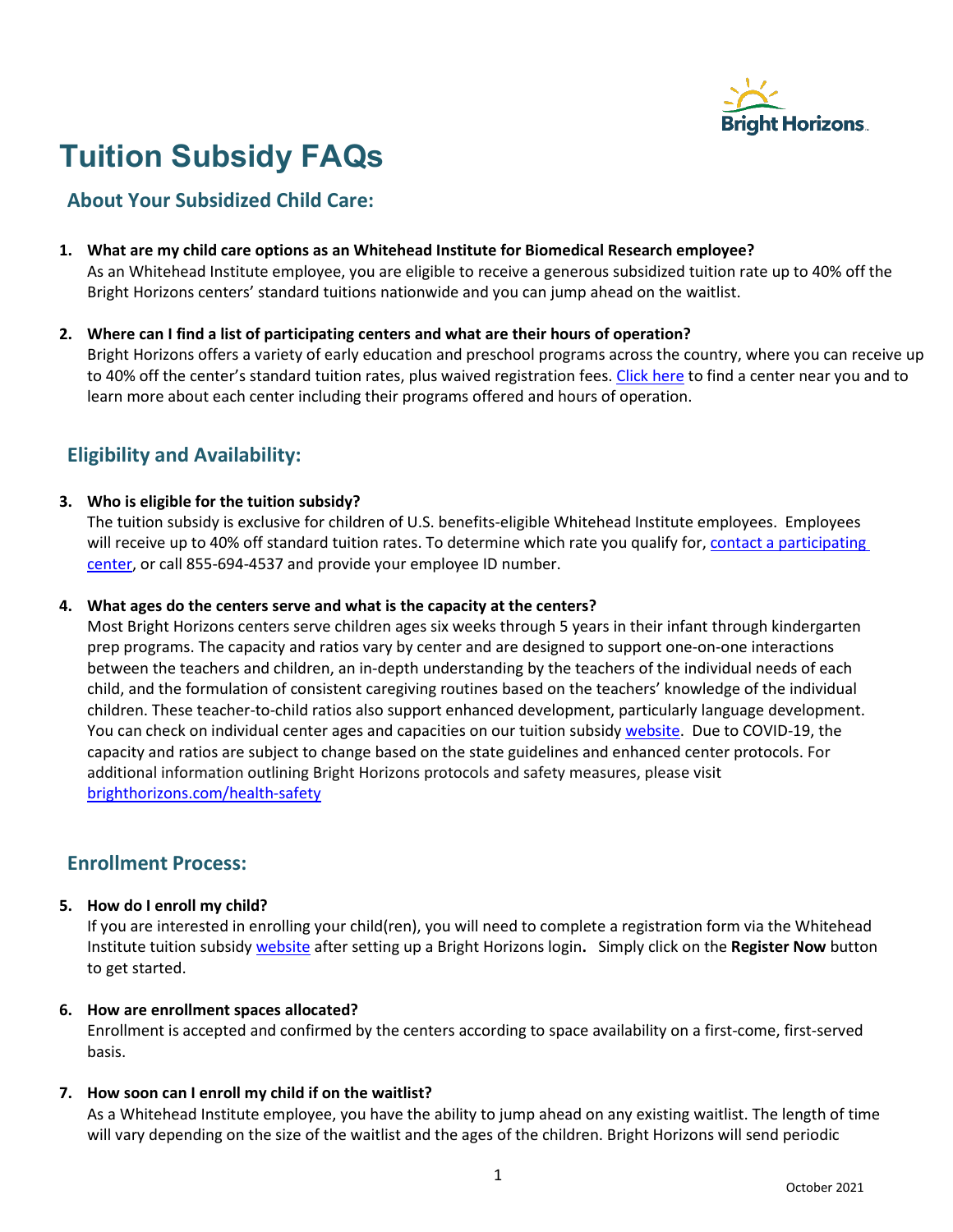communications to keep you informed of your status on the waitlist and will do everything they can to try to offer you a space as soon as it becomes available. Families may decline an offer and maintain their current position on the waitlist once. After the second decline, their name will be moved to the bottom of the waitlist.

## **Tuitions and Fees:**

#### **8. What are the tuition rates?**

Tuition rates vary by center. As a Whitehead Institute employee, you receive a generously subsidized rate of up to 40% off the center's standard tuition rate. [Click here](https://www.brighthorizons.com/boston/boston-child-care) to locate a center near you.

#### **9. Is there a registration fee for enrollment?**

Yes, however as part of your Enhanced Family Support benefits, your registration fee is waived.

#### **10. How is tuition billed and collected?**

Tuition is billed and collected monthly; therefore, you must commit to and pay for one month of care at a time.

#### **11. How is tuition paid?**

Tuition is paid via a funding source (i.e., ACH account information) that you enter into your enrollment profile. Tuition is paid one month in advance and is deducted on the first of the month. If you start on any day other than the first of the month, tuition is prorated.

**12. If I am no longer employed by Whitehead Institute for Biomedical Research, does my child have to dis-enroll?**  If you are no longer employed with Whitehead Institute, you may continue to use the center. After your last day of employment, your tuition rate will convert to the standard center tuition rate, and will be prorated based on your last day of employment.

# **About Bright Horizons:**

#### **13. Can you provide more background on Bright Horizons?**

Bright Horizons' core business is employer-sponsored care. They were founded more than 30 years ago and now partner with more than 1,000 employers across the United States, the United Kingdom, the Netherlands, and India. Their client list includes more than three-fourths of the companies on *Working Mother* magazine's "100 Best" list. In addition, their client list includes more than half of those named to *FORTUNE* magazine's "100 Best Companies to Work For." It should be noted that Bright Horizons has also been named to the *FORTUNE* list 20 times. Bright Horizons is an organization recognized for ethics, collaboration, community service, and excellence in the child care industry.

#### **14. What curriculum is used at the centers?**

Bright Horizons' successful core curriculum *World at Their Fingertips,* is used at all of their centers. To learn more about the Bright Horizons curriculum, please visi[t brighthorizons.com/early-education-preschool/proven](https://www.brighthorizons.com/early-education-preschool/proven-approach)[approach.](https://www.brighthorizons.com/early-education-preschool/proven-approach)

#### **15. What are the qualities and qualifications of the teaching staff?**

Bright Horizons works to recruit and hire high quality teachers. The staff are nurturers as well as educators who encourage learning through exploration and partnership with parents. They're trained to deliver a high standard of care. All candidates undergo a thorough screening, including a Bright Horizons enhanced background check and state-required background checks. All teachers must meet state educational licensing and additional center requirements.